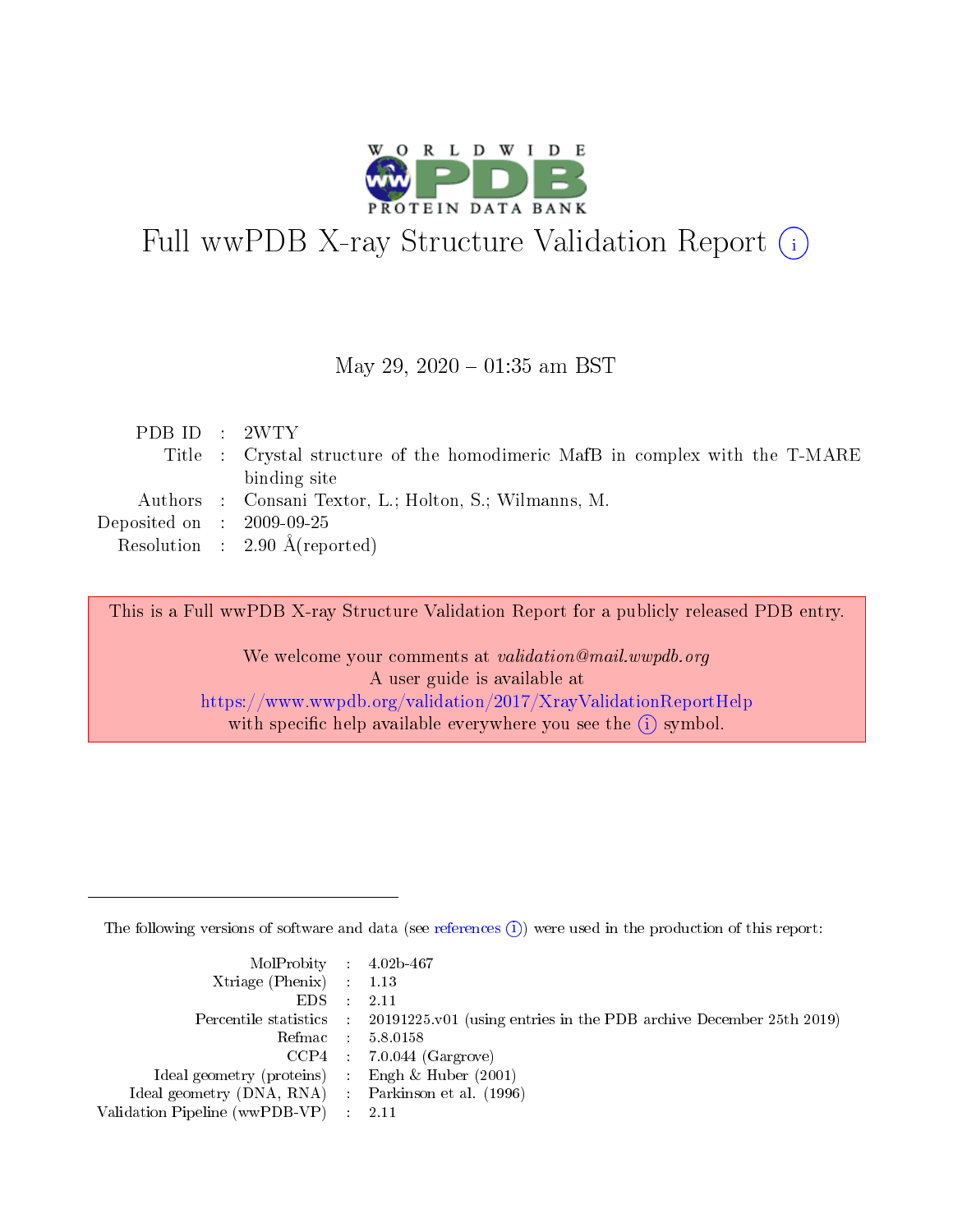# 1 [O](https://www.wwpdb.org/validation/2017/XrayValidationReportHelp#overall_quality)verall quality at a glance  $(i)$

The following experimental techniques were used to determine the structure: X-RAY DIFFRACTION

The reported resolution of this entry is 2.90 Å.

Percentile scores (ranging between 0-100) for global validation metrics of the entry are shown in the following graphic. The table shows the number of entries on which the scores are based.



| Metric                | Whole archive<br>$(\#\text{Entries})$ | Similar resolution<br>$(\#\text{Entries},\,\text{resolution}\,\,\text{range}(\textup{\AA}))$ |
|-----------------------|---------------------------------------|----------------------------------------------------------------------------------------------|
| $R_{free}$            | 130704                                | $1957(2.90-2.90)$                                                                            |
| Clashscore            | 141614                                | $2172(2.90-2.90)$                                                                            |
| Ramachandran outliers | 138981                                | $2115(2.90-2.90)$                                                                            |
| Sidechain outliers    | 138945                                | $2117(2.90-2.90)$                                                                            |
| RSRZ outliers         | 127900                                | $1906(2.90-2.90)$                                                                            |

The table below summarises the geometric issues observed across the polymeric chains and their fit to the electron density. The red, orange, yellow and green segments on the lower bar indicate the fraction of residues that contain outliers for  $>=3, 2, 1$  and 0 types of geometric quality criteria respectively. A grey segment represents the fraction of residues that are not modelled. The numeric value for each fraction is indicated below the corresponding segment, with a dot representing fractions  $\epsilon=5\%$  The upper red bar (where present) indicates the fraction of residues that have poor fit to the electron density. The numeric value is given above the bar.

| Mol          |   | $\fbox{Chain}$ [ Length | Quality of chain |              |
|--------------|---|-------------------------|------------------|--------------|
|              | А | 97                      | 3%<br>79%        | 18%          |
|              | В | 97                      | 3%<br>78%        | 20%          |
| ച            |   | 20                      | 5%<br>55%<br>25% | 20%          |
| ച<br>$\cdot$ |   | 20                      | 70%              | 5% 5%<br>20% |

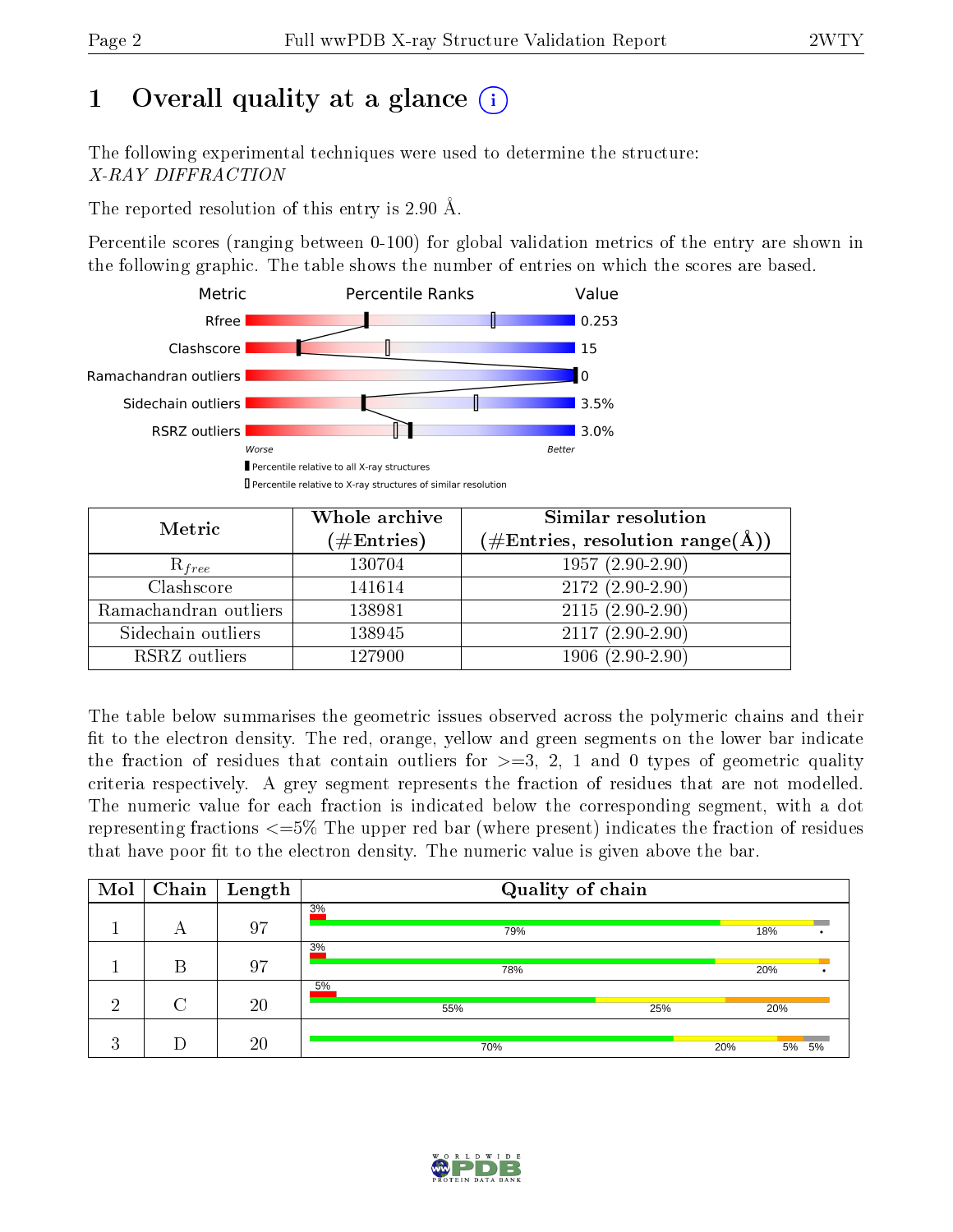# 2 Entry composition  $\left( \cdot \right)$

There are 5 unique types of molecules in this entry. The entry contains 2459 atoms, of which 0 are hydrogens and 0 are deuteriums.

In the tables below, the ZeroOcc column contains the number of atoms modelled with zero occupancy, the AltConf column contains the number of residues with at least one atom in alternate conformation and the Trace column contains the number of residues modelled with at most 2 atoms.

| Mol | Chain   Residues |               | Atoms         |       |  | $\text{ZeroOcc}$   AltConf   Trace |  |
|-----|------------------|---------------|---------------|-------|--|------------------------------------|--|
|     | 94               | Total C N O S |               |       |  |                                    |  |
|     |                  | 776 474 160   |               | 140 2 |  |                                    |  |
|     | 97               | Total C N O   |               |       |  |                                    |  |
|     |                  | 812           | 494 167 148 3 |       |  |                                    |  |

• Molecule 1 is a protein called TRANSCRIPTION FACTOR MAFB.

There are 6 discrepancies between the modelled and reference sequences:

| Chain | Residue | Modelled   | Actual     | Comment             | Reference         |
|-------|---------|------------|------------|---------------------|-------------------|
|       | 210     | <b>MET</b> |            | expression tag      | <b>UNP P54841</b> |
|       | 298     | SER.       | <b>CYS</b> | engineered mutation | UNP P54841        |
|       | 306     | $\rm{ARG}$ | <b>PHE</b> | engineered mutation | <b>UNP P54841</b> |
| R     | 210     | <b>MET</b> |            | expression tag      | <b>UNP P54841</b> |
| B     | 298     | SER.       | <b>CYS</b> | engineered mutation | <b>UNP P54841</b> |
|       | 306     | $\rm{ARG}$ | <b>PHE</b> | engineered mutation | <b>UNP P54841</b> |

 Molecule 2 is a DNA chain called DNA (5'-D(\*TP\*AP\*AP\*TP\*TP\*GP\*CP\*TP\*GP\*AP\*  $CP^*TP^*CP^*AP^*GP^*AP^*AP^*AP^*AP^*T)-3$ ').

| Mol | Chain | Residues | Atoms               |     |  | $\text{ZeroOcc} \mid \text{AltConf} \mid \text{Trace}$ |    |  |  |
|-----|-------|----------|---------------------|-----|--|--------------------------------------------------------|----|--|--|
|     |       | 20       | <b>Total</b><br>409 | 196 |  |                                                        | 20 |  |  |

• Molecule 3 is a DNA chain called DNA (5'-D(\*TP\*AP\*TP\*TP\*TP\*GP\*CP\*TP\*GP\*AP\*  $GP*TP*CP*AP*GP*AP*AP*AP*TP*TP*T).3$ 

| Mol | Chain | $\,$ Residues |                         |     | $\bm{\mathrm{Atoms}}$ |     |    | $\text{ZeroOcc} \mid \text{AltConf} \mid \text{Trace}$ |  |
|-----|-------|---------------|-------------------------|-----|-----------------------|-----|----|--------------------------------------------------------|--|
|     |       | 19            | $\mathrm{Total}$<br>390 | 187 | 68                    | 116 | 19 |                                                        |  |

• Molecule 4 is MAGNESIUM ION (three-letter code: MG) (formula: Mg).

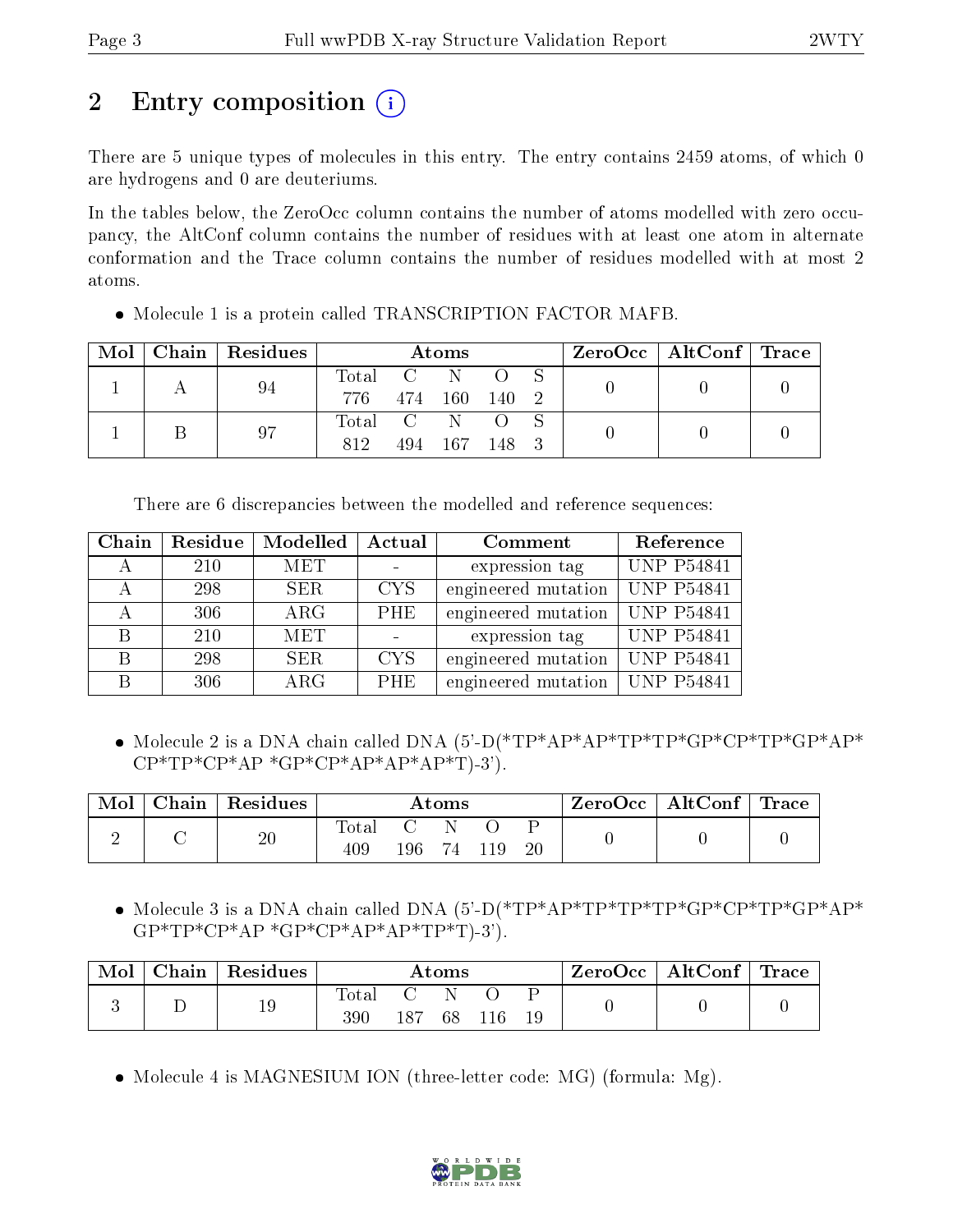|  | $\text{Mol}$   Chain   Residues | $\boldsymbol{\mathrm{Atoms}}$ | ZeroOcc   AltConf |  |
|--|---------------------------------|-------------------------------|-------------------|--|
|  |                                 | Total<br>Μg                   |                   |  |

 $\bullet\,$  Molecule 5 is water.

| Mol | Chain | Residues | Atoms                                 | $ZeroOcc$   AltConf |
|-----|-------|----------|---------------------------------------|---------------------|
| 5   |       | 27       | Total<br>$\left( \right)$<br>27<br>27 |                     |
| 5   |       | 17       | Total<br>$\left( \right)$<br>17<br>17 |                     |
| 5   |       | 10       | Total<br>$\left( \right)$<br>10<br>10 |                     |
| 5   |       | 17       | Total<br>$\left( \right)$<br>17<br>17 |                     |

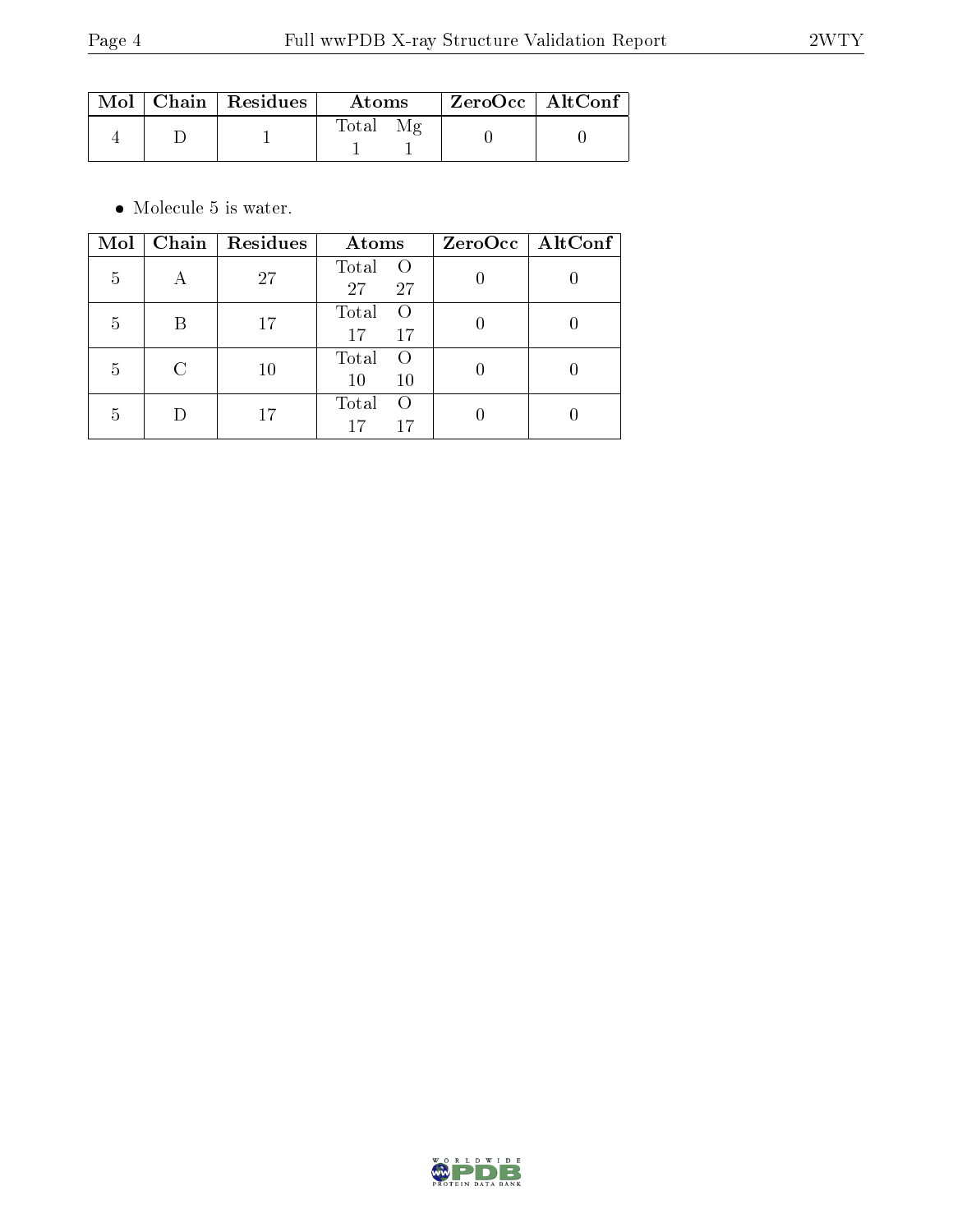# 3 Residue-property plots  $(i)$

These plots are drawn for all protein, RNA and DNA chains in the entry. The first graphic for a chain summarises the proportions of the various outlier classes displayed in the second graphic. The second graphic shows the sequence view annotated by issues in geometry and electron density. Residues are color-coded according to the number of geometric quality criteria for which they contain at least one outlier: green  $= 0$ , yellow  $= 1$ , orange  $= 2$  and red  $= 3$  or more. A red dot above a residue indicates a poor fit to the electron density (RSRZ  $> 2$ ). Stretches of 2 or more consecutive residues without any outlier are shown as a green connector. Residues present in the sample, but not in the model, are shown in grey.

• Molecule 1: TRANSCRIPTION FACTOR MAFB



• Molecule 2: DNA (5'-D(\*TP\*AP\*AP\*TP\*TP\*GP\*CP\*TP\*GP\*AP\*CP\*TP\*CP\*AP \*GP\*CP  $*AP*AP*AP*T$ -3'



• Molecule 3: DNA (5'-D(\*TP\*AP\*TP\*TP\*TP\*GP\*CP\*TP\*GP\*AP\*GP\*TP\*CP\*AP \*GP\*CP \* $AP*AP*TP*TP*T$ )-3')



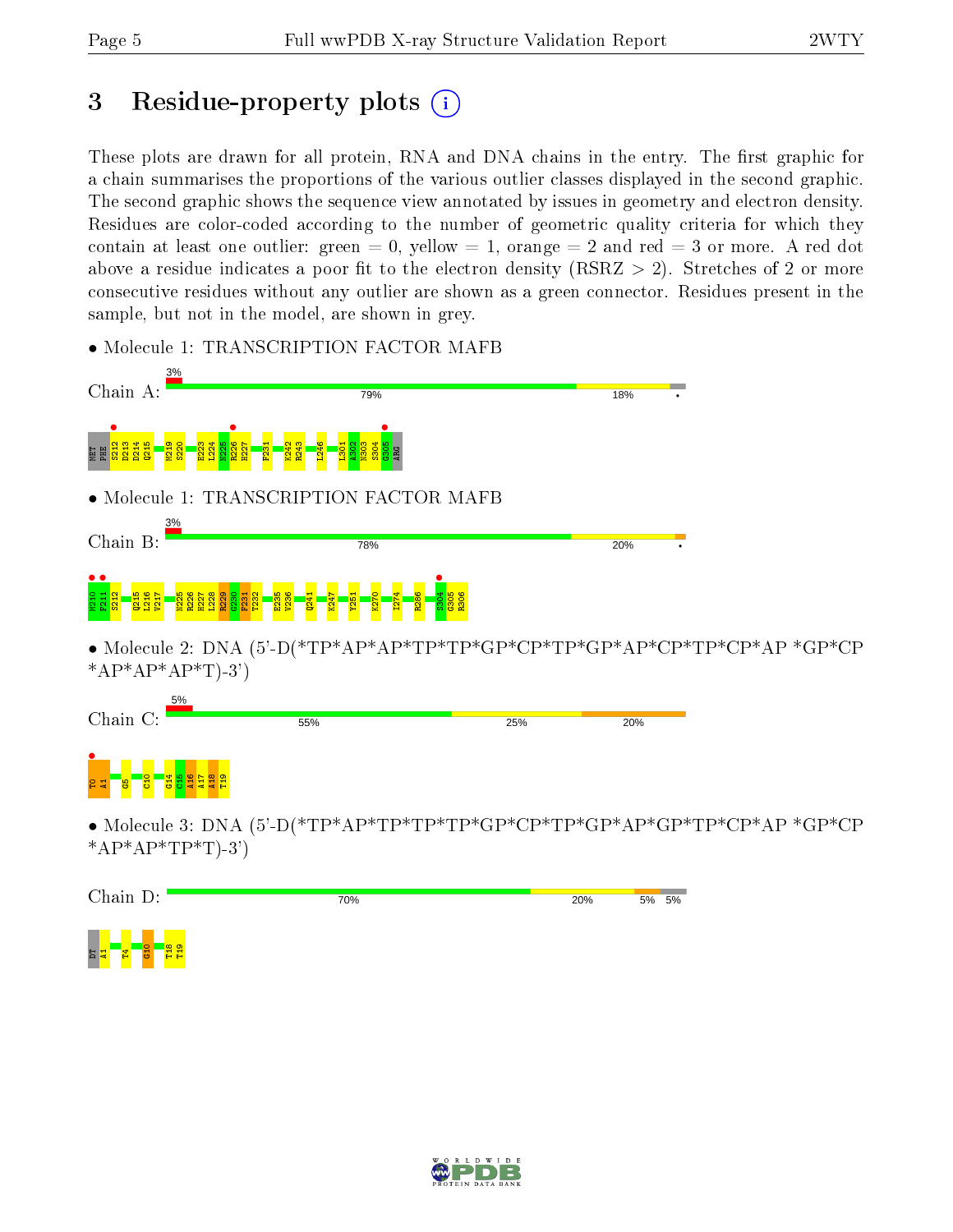# 4 Data and refinement statistics  $(i)$

| Property                                                                 | Value                                            | Source     |
|--------------------------------------------------------------------------|--------------------------------------------------|------------|
| Space group                                                              | P 2 21 21                                        | Depositor  |
| Cell constants                                                           | 49.82Å 170.37Å<br>$41.15\text{\AA}$              | Depositor  |
| a, b, c, $\alpha$ , $\beta$ , $\gamma$                                   | $90.00^{\circ}$ $90.00^{\circ}$<br>$90.00^\circ$ |            |
| Resolution $(A)$                                                         | $\overline{170.37}$ - 2.90                       | Depositor  |
|                                                                          | $19.95 = 2.90$                                   | <b>EDS</b> |
| % Data completeness                                                      | 99.5 (170.37-2.90)                               | Depositor  |
| (in resolution range)                                                    | 66.8 $(19.95-2.90)$                              | <b>EDS</b> |
| $R_{merge}$                                                              | 0.10                                             | Depositor  |
| $\mathrm{R}_{sym}$                                                       | (Not available)                                  | Depositor  |
| $\langle I/\sigma(I) \rangle^{-1}$                                       | $3.94$ (at 2.88Å)                                | Xtriage    |
| Refinement program                                                       | REFMAC 5.5.0044                                  | Depositor  |
| $R, R_{free}$                                                            | 0.235,<br>0.275                                  | Depositor  |
|                                                                          | $0.231$ ,<br>0.253                               | DCC        |
| $\mathcal{R}_{free}$ test set                                            | $250$ reflections $(4.51\%)$                     | wwPDB-VP   |
| Wilson B-factor $(A^2)$                                                  | 33.5                                             | Xtriage    |
| Anisotropy                                                               | 0.509                                            | Xtriage    |
| Bulk solvent $k_{sol}(\mathrm{e}/\mathrm{A}^3),$ $B_{sol}(\mathrm{A}^2)$ | 0.30, 37.5                                       | <b>EDS</b> |
| L-test for twinning <sup>2</sup>                                         | $< L >$ = 0.47, $< L2 >$ = 0.30                  | Xtriage    |
| Estimated twinning fraction                                              | $\overline{\text{No}}$ twinning to report.       | Xtriage    |
| $F_o, F_c$ correlation                                                   | 0.90                                             | <b>EDS</b> |
| Total number of atoms                                                    | 2459                                             | wwPDB-VP   |
| Average B, all atoms $(A^2)$                                             | 36.0                                             | wwPDB-VP   |

Xtriage's analysis on translational NCS is as follows: The largest off-origin peak in the Patterson function is  $6.70\%$  of the height of the origin peak. No significant pseudotranslation is detected.

<sup>&</sup>lt;sup>2</sup>Theoretical values of  $\langle |L| \rangle$ ,  $\langle L^2 \rangle$  for acentric reflections are 0.5, 0.333 respectively for untwinned datasets, and 0.375, 0.2 for perfectly twinned datasets.



<span id="page-5-1"></span><span id="page-5-0"></span><sup>1</sup> Intensities estimated from amplitudes.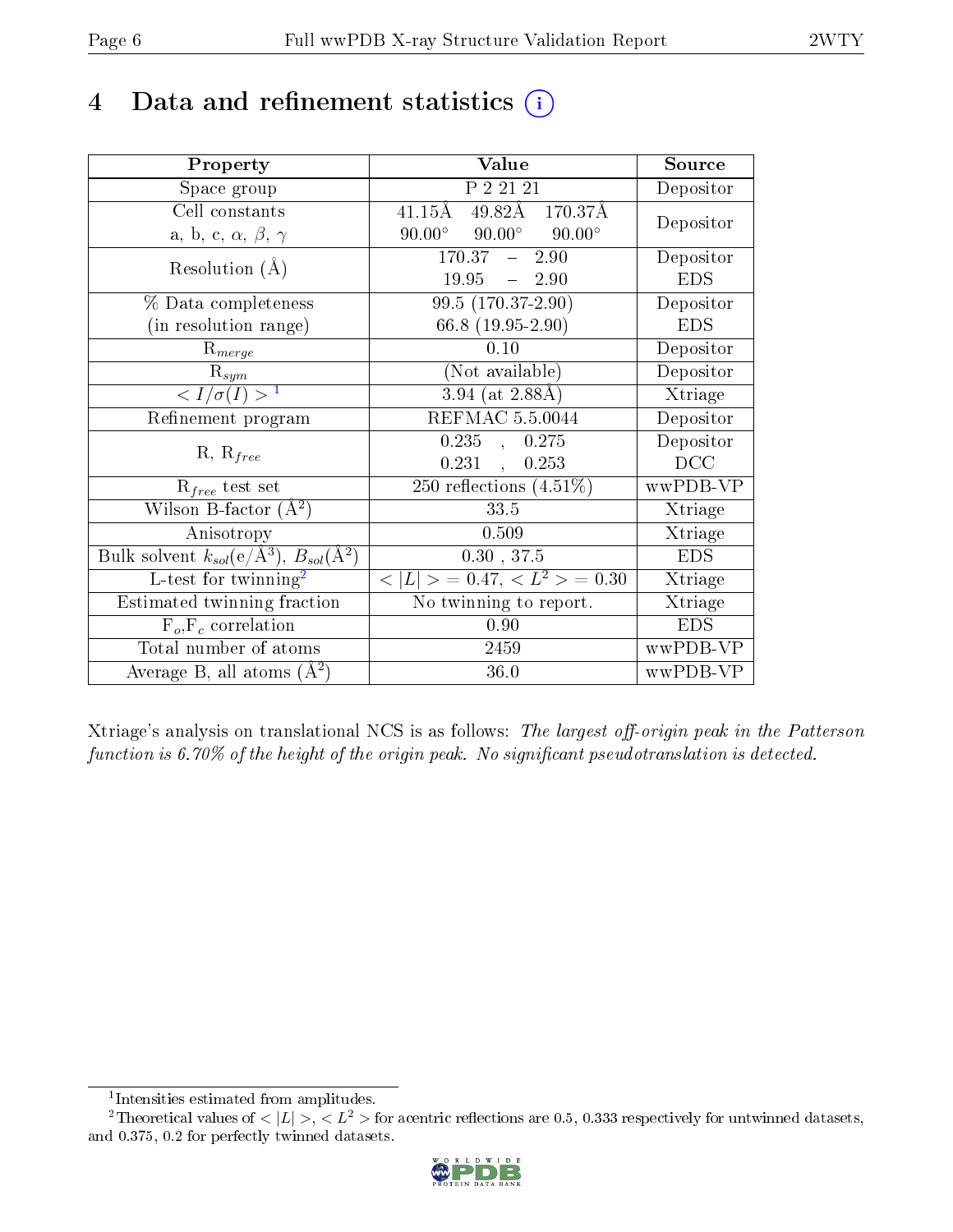# 5 Model quality  $(i)$

# 5.1 Standard geometry  $(i)$

Bond lengths and bond angles in the following residue types are not validated in this section: MG

The Z score for a bond length (or angle) is the number of standard deviations the observed value is removed from the expected value. A bond length (or angle) with  $|Z| > 5$  is considered an outlier worth inspection. RMSZ is the root-mean-square of all Z scores of the bond lengths (or angles).

|                |        |      | Bond lengths       | Bond angles |                      |  |
|----------------|--------|------|--------------------|-------------|----------------------|--|
| Chain<br>Mol   |        | RMSZ | # $ Z >5$          | RMSZ        | # $ Z >5$            |  |
|                |        | 0.43 | 0/782              | 0.56        | 0/1039               |  |
|                |        | 0.35 | 0/818              | 0.51        | 0/1085               |  |
| $\overline{2}$ | $\cap$ | 0.87 | $1/458$ $(0.2\%)$  | 1.94        | $14/704$ $(2.0\%)$   |  |
| 3              | $\Box$ | 0.68 | 0/436              | 1.42        | $3/671$ $(0.4\%)$    |  |
| All            | All    | 0.56 | $(0.0\%)$<br>/2494 | 1.15        | 17/3499<br>$(0.5\%)$ |  |

All (1) bond length outliers are listed below:

|  |  |                     | $\vert$ Mol $\vert$ Chain $\vert$ Res $\vert$ Type $\vert$ Atoms $\vert$ Z $\vert$ Observed(A) $\vert$ Ideal(A) $\vert$ |  |
|--|--|---------------------|-------------------------------------------------------------------------------------------------------------------------|--|
|  |  | $DT$   N1-C2   5.51 | 1.42                                                                                                                    |  |

| Mol            | Chain         | Res          | <b>Type</b> | Atoms                 | $Z_{\rm}$ | Observed $(°)$ | Ideal $(^\circ)$ |
|----------------|---------------|--------------|-------------|-----------------------|-----------|----------------|------------------|
| $\overline{2}$ | $\rm C$       | 0            | DТ          | N3-C2-O2              | $-14.42$  | 113.65         | 122.30           |
| $\overline{2}$ | $\rm C$       | $\mathbf{1}$ | DA          | $O4'-C4'-C3'$         | $-13.03$  | 98.18          | 106.00           |
| $\overline{2}$ | $\rm C$       | 1            | DA          | $O4'$ -C1'-N9         | 12.38     | 116.66         | 108.00           |
| $\overline{2}$ | $\rm C$       | $\theta$     | DT          | $N1-C2-O2$            | 9.91      | 131.03         | 123.10           |
| $\overline{2}$ | $\rm C$       | $\theta$     | DT          | $O4'$ -C4'-C3'        | $-8.28$   | 101.03         | 106.00           |
| $\overline{2}$ | $\rm C$       | 16           | DA          | $C1'-O4'-C4'$         | $-8.09$   | 102.01         | 110.10           |
| $\overline{2}$ | $\rm C$       | 16           | DA          | $O4'$ -C1'-N9         | 7.75      | 113.42         | 108.00           |
| $\overline{2}$ | $\rm C$       | $\theta$     | DT          | $C6-N1-C2$            | $-7.39$   | 117.61         | 121.30           |
| $\overline{2}$ | $\mathcal{C}$ | 1            | DA          | $C1'$ - $O4'$ - $C4'$ | $-7.04$   | 103.06         | 110.10           |
| $\overline{2}$ | $\mathcal C$  | $\theta$     | DT          | $P-O3'C3'$            | 6.63      | 127.66         | 119.70           |
| $\overline{2}$ | $\rm C$       | 16           | DA          | $N1-C6-N6$            | 5.97      | 122.18         | 118.60           |
| $\overline{2}$ | $\mathcal{C}$ | 18           | DA          | $O4'$ -C1'-N9         | $-5.96$   | 103.83         | 108.00           |
| $\overline{2}$ | $\rm C$       | 14           | DG          | $C1'$ - $O4'$ - $C4'$ | $-5.89$   | 104.21         | 110.10           |
| $\overline{2}$ | $\rm C$       | 14           | DG          | $O4'$ -C1'-N9         | 5.34      | 111.74         | 108.00           |
| 3              | D             | 10           | DG          | $N9-C4-C5$            | $-5.22$   | 103.31         | 105.40           |
| 3              | D             | 18           | DT          | $O4'$ -C1'-N1         | 5.20      | 111.64         | 108.00           |

All (17) bond angle outliers are listed below:

Continued on next page...

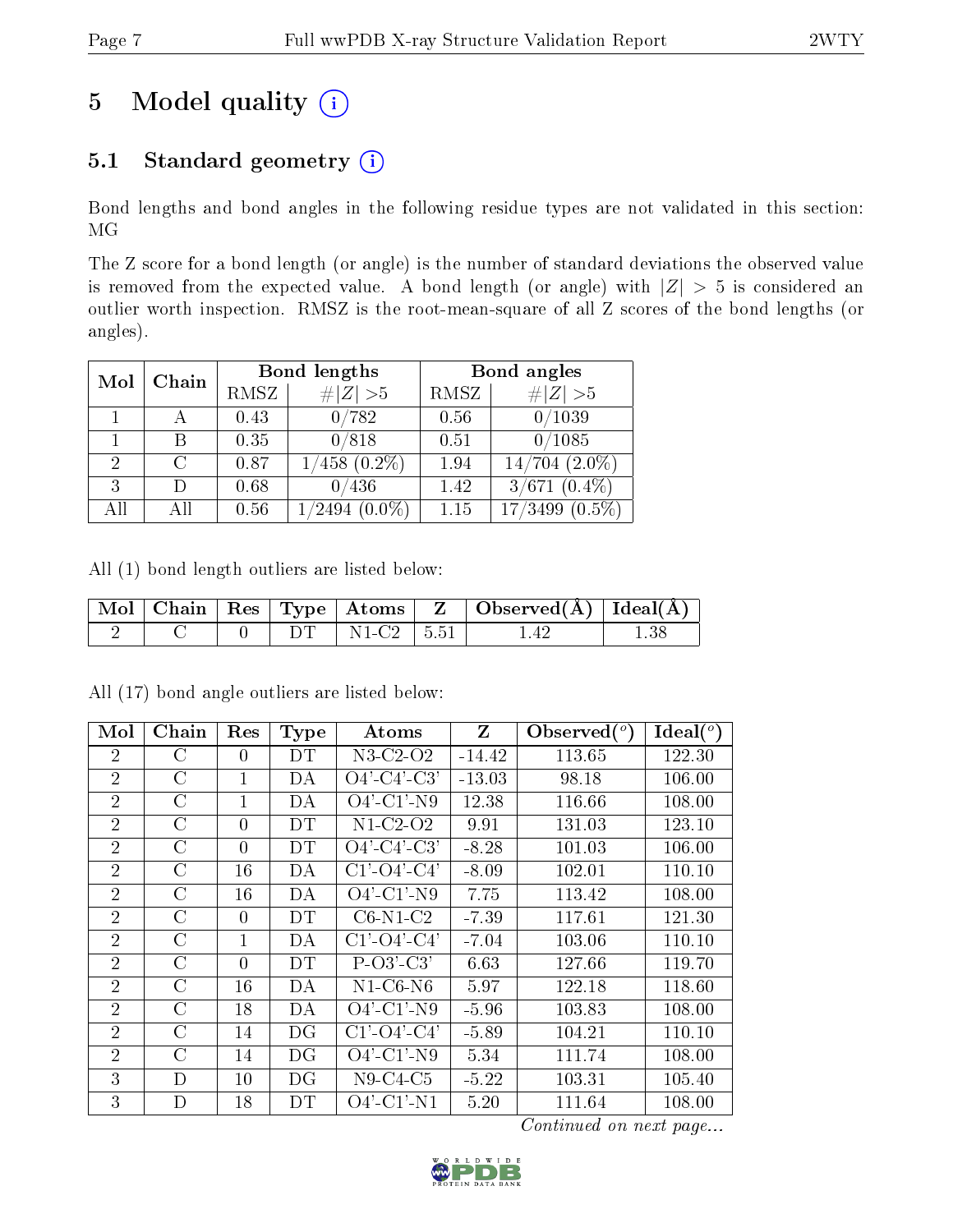Continued from previous page...

| Mol   Chain | $\vert$ Res $\vert$ | Type                                | Atoms    |         | Observed $(°)$ | Ideal $(^\circ)$ |
|-------------|---------------------|-------------------------------------|----------|---------|----------------|------------------|
|             |                     | $\cup$ $\left( \frac{1}{2} \right)$ | C6-C5-N7 | $-5.01$ |                | $130.40\,$       |

There are no chirality outliers.

There are no planarity outliers.

## 5.2 Too-close contacts  $(i)$

In the following table, the Non-H and H(model) columns list the number of non-hydrogen atoms and hydrogen atoms in the chain respectively. The H(added) column lists the number of hydrogen atoms added and optimized by MolProbity. The Clashes column lists the number of clashes within the asymmetric unit, whereas Symm-Clashes lists symmetry related clashes.

| Mol | Chain |        | Non-H $\mid$ H(model) | H(added) | Clashes | <b>Symm-Clashes</b> |
|-----|-------|--------|-----------------------|----------|---------|---------------------|
|     |       | 776    |                       | 803      | 19      |                     |
|     | В     | 812    |                       | 841      | 24      |                     |
| 2   |       | 409    |                       | 227      | 21      |                     |
| 3   | Ð     | 390    |                       | 217      | 9       |                     |
|     |       |        |                       |          |         |                     |
| 5   |       | 27     |                       |          |         |                     |
| 5   | В     | 17     |                       |          |         |                     |
| 5   | ⊖     | $10\,$ |                       |          |         |                     |
| 5   |       |        |                       |          |         |                     |
|     |       | 2459   |                       | 2088     | 62      |                     |

The all-atom clashscore is defined as the number of clashes found per 1000 atoms (including hydrogen atoms). The all-atom clashscore for this structure is 15.

All (62) close contacts within the same asymmetric unit are listed below, sorted by their clash magnitude.

| Atom-1               | Atom-2             | Interatomic<br>distance $(A)$ | Clash<br>overlap $(A)$ |
|----------------------|--------------------|-------------------------------|------------------------|
| 2:C:1:DA:N6          | 3: D: 19: DT:H3    | 1.24                          | 1.34                   |
| 2:C:1:DA:N6          | 3:D:19:DT:N3       | 2.07                          | 1.00                   |
| 2:C:1:DA:H61         | 3:D:19:DT:H3       | 1.00                          | 0.98                   |
| 2:C:1:DA:H62         | 3:D:19:DT:H3       | 1.21                          | 0.85                   |
| 1: A:219: MET:CE     | 1:A:224:LEU:HD12   | 2.09                          | 0.82                   |
| 2:C:17:DA:H2"        | 2:C:18:DA:C8       | 2.13                          | 0.82                   |
| 1:B:232:THR:OG1      | 1:B:235:GLU:HB2    | 1.82                          | 0.79                   |
| 1: A: 301: LEU: HD22 | 1: B:306: ARG: HG2 | 1.65                          | 0.78                   |
| 1:A:223:GLU:HA       | 1:A:226:ARG:NH2    | 2.00                          | 0.76                   |
| 2: C: 16: DA:H2"     | 2:C:17:DA:H5"      | 1.69                          | 0.75                   |

Continued on next page...

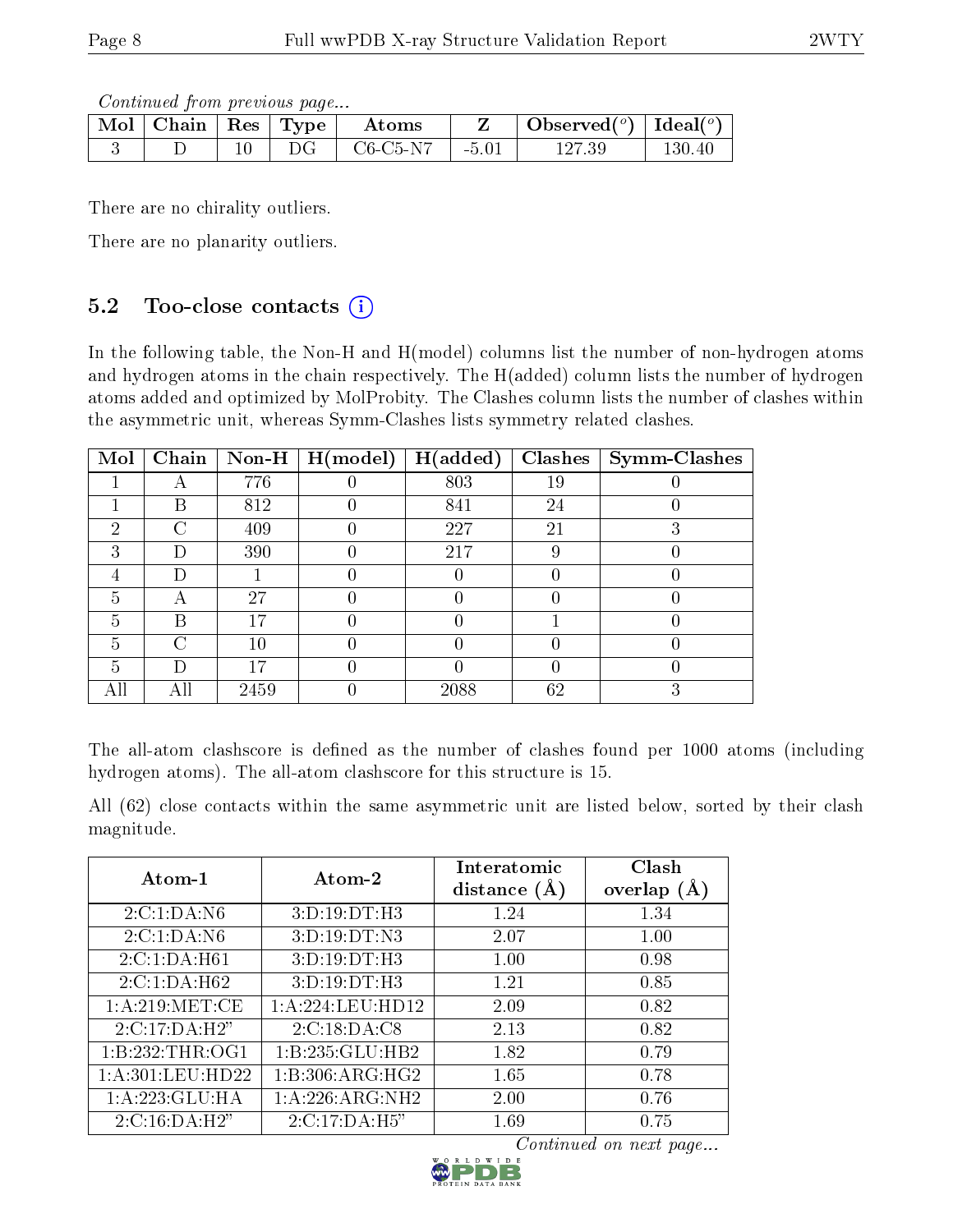| Continued from previous page |                     | Interatomic      | Clash             |  |
|------------------------------|---------------------|------------------|-------------------|--|
| Atom-1                       | Atom-2              | distance $(\AA)$ | overlap $(A)$     |  |
| 1: A:219:MET:HE2             | 1:A:224:LEU:HD12    | 1.72             | 0.71              |  |
| 2:C:16:DA:N6                 | 3:D:4:DT:H3         | 1.88             | 0.71              |  |
| 1:B:228:LEU:HD22             | 1:B:236:VAL:HG22    | 1.79             | 0.63              |  |
| 1:B:232:THR:OG1              | 1:B:235:GLU:CB      | 2.47             | 0.62              |  |
| 1: A:219: MET:HE3            | 1:A:224:LEU:HD12    | 1.82             | 0.60              |  |
| 1:B:232:THR:HGI              | 1:B:235:GLU:HB2     | 1.66             | 0.60              |  |
| 1: B:270: LYS:O              | 1:B:274:ILE:HG13    | 2.00             | 0.60              |  |
| 2:C:0:DT:H5'                 | 2:C:0:DT:H6         | 1.67             | 0.59              |  |
| $1:B:232:\overline{THR:O}$   | 1:B:236:VAL:HG23    | 2.02             | 0.59              |  |
| 2:C:17:DA:H8                 | 2:C:17:DA:H5'       | 1.68             | 0.59              |  |
| 1:A:213:ASP:HB3              | 1:A:246:LEU:HD11    | 1.86             | 0.58              |  |
| 1: A:219: MET:HE2            | 1:A:224:LEU:CD1     | 2.34             | 0.57              |  |
| 1:A:303:ASN:C                | 1: A: 303: ASN: OD1 | 2.43             | 0.56              |  |
| 1: A: 213: ASP: OD1          | 1:A:242:LYS:NZ      | 2.37             | 0.56              |  |
| 1: B: 305: GLY:O             | 1:B:306:ARG:CB      | 2.54             | 0.55              |  |
| 2:C:0:DT:H2'                 | 2:C:0:DT:O5'        | 2.05             | 0.55              |  |
| 1:B:212:SER:O                | 1:B:215:GLN:HG2     | 2.07             | 0.55              |  |
| 1:B:226:ARG:O                | 1:B:229:ARG:HD3     | 2.07             | 0.54              |  |
| 1:A:213:ASP:HB3              | 1:A:246:LEU:CD1     | 2.36             | 0.54              |  |
| 1: A:220: SER:O              | 1: A:224:LEU:HB2    | 2.09             | 0.53              |  |
| 1: B: 305: GLY:O             | 1:B:306:ARG:HB2     | 2.09             | 0.53              |  |
| 2:C:0:DT:C5'                 | 2:C:0:DT:H6         | 2.23             | 0.52              |  |
| 1:B:217:VAL:HG23             | 1:B:247:LYS:HG2     | 1.92             | 0.52              |  |
| 1: A: 213: ASP: OD1          | 1: A:242: LYS: CE   | 2.58             | 0.51              |  |
| 2: C: 18:DA: H2'             | 2:C:19:DT:H72       | 1.92             | 0.50              |  |
| 2:C:17:DA:C8                 | 2:C:17:DA:H5'       | 2.47             | 0.49              |  |
| 1:B:225:ASN:HA               | 1:B:228:LEU:HD11    | 1.95             | 0.49              |  |
| 1: A:215: GLN:O              | 1: A:219: MET:HB2   | 2.13             | 0.49              |  |
| 1:A:223:GLU:HA               | 1: A:226:ARG:CZ     | 2.43             | 0.48              |  |
| 2:C:10:DC:H42                | 3:D:10:DG:H1        | 1.61             | 0.48              |  |
| 2:C:0:DT:C5'                 | 2:C:0:DT:C6         | 2.96             | 0.48              |  |
| 3:D:1:DA:C8                  | 3:D:1:DA:O5'        | 2.67             | 0.48              |  |
| 1: A:304: SER:OG             | 1:B:306:ARG:HB3     | 2.15             | 0.47              |  |
| 1:A:212:SER:HA               | 1:A:213:ASP:HA      | 1.61             | 0.47              |  |
| 1:B:226:ARG:HD3              | 1:B:229:ARG:CZ      | 2.45             | 0.47              |  |
| 2:C:17:DA:C8                 | 2:C:17:DA:C5'       | 2.98             | 0.47              |  |
| 2:C:16:DA:N6                 | 3: D: 4: DT: C4     | 2.71             | 0.46              |  |
| 1: A: 223: GLU: CA           | 1:A:226:ARG:NH2     | 2.76             | 0.46              |  |
| 1:B:231:PHE:HE2              | 1:B:235:GLU:OE2     | 1.99             | 0.46              |  |
| 2:C:17:DA:H2"                | 2:C:18:DA:N7        | 2.32             | $\overline{0}.45$ |  |
| 1:A:219:MET:O                | 1:A:243:ARG:NH1     | 2.47             | 0.45              |  |

Continued from previous page.

Continued on next page...

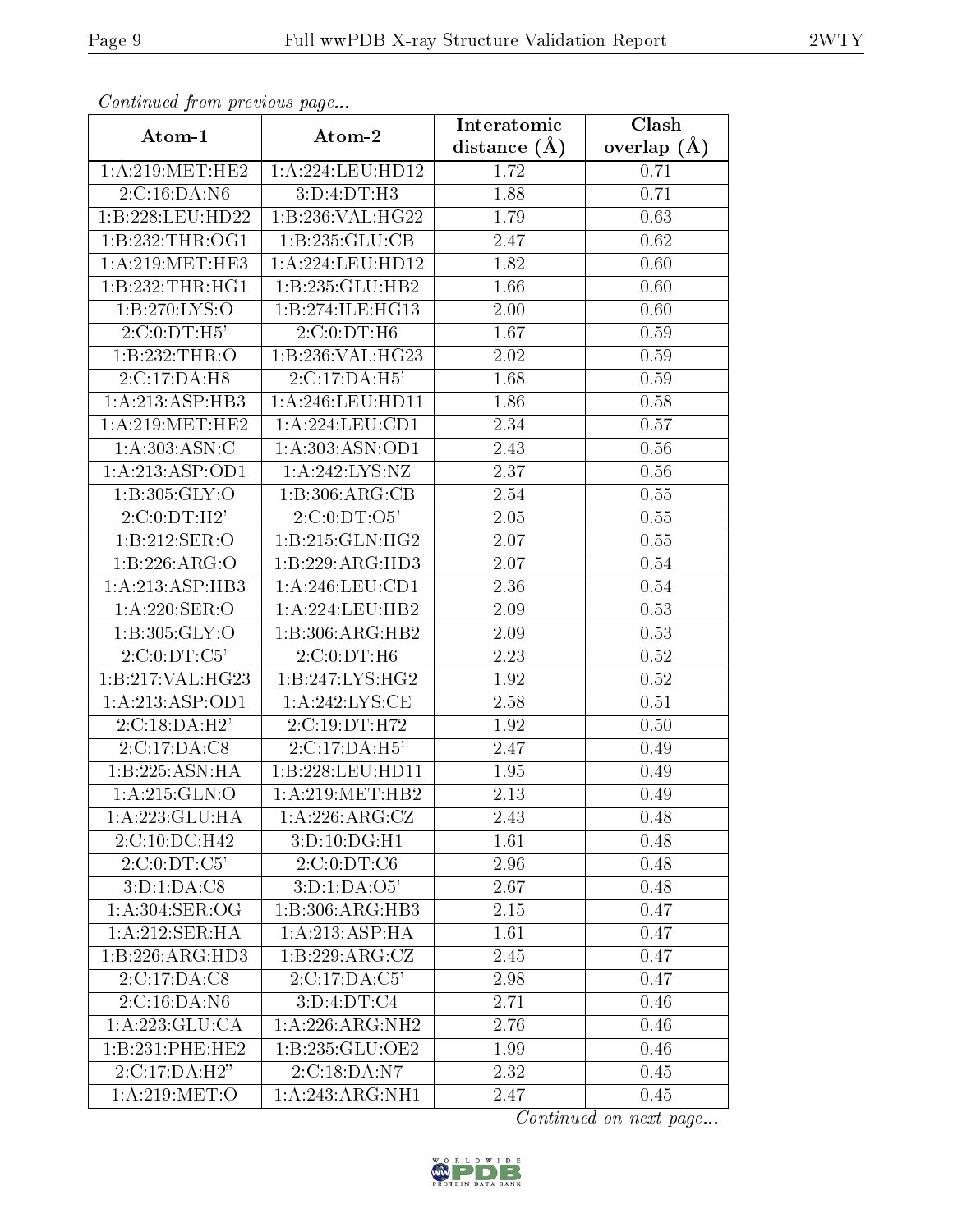| Atom-1             | Atom-2             | Interatomic<br>distance $(A)$ | Clash<br>overlap $(A)$ |
|--------------------|--------------------|-------------------------------|------------------------|
| 1:B:286:ARG:NH1    | 5:B:2016:HOH:O     | 2.49                          | 0.45                   |
| 1: B:215: GLN: HG3 | 1:B:216:LEU:N      | 2.32                          | 0.44                   |
| 1:B:225:ASN:HA     | 1:B:228:LEU:CD1    | 2.48                          | 0.43                   |
| 1:B:228:LEU:HD12   | 1:B:228:LEU:O      | 2.18                          | 0.43                   |
| 1: B:305: GLY:O    | 1: B: 306: ARG: CG | 2.67                          | 0.43                   |
| 2:C:0:DT:C2'       | 2:C:0:DT:O5'       | 2.65                          | 0.43                   |
| 2:C:16:DA:N6       | 3:D:4:DT:N3        | 2.48                          | 0.42                   |
| 1:B:226:ARG:HA     | 1:B:229:ARG:CD     | 2.50                          | 0.41                   |
| 1: A: 303: ASN: O  | 1: A:304: SER: C   | 2.58                          | 0.41                   |
| 1:B:241:GLN:O      | 1:B:241:GLN:NE2    | 2.54                          | 0.41                   |
| 1: B: 251: TYR: OH | 2:C:5:DG:OP2       | 2.26                          | 0.40                   |

Continued from previous page...

All (3) symmetry-related close contacts are listed below. The label for Atom-2 includes the symmetry operator and encoded unit-cell translations to be applied.

| Atom-1                                   | $\boldsymbol{\mathrm{Atom}\text{-}2}$ | Interatomic<br>distance $(\AA)$ | Clash<br>overlap $(\AA)$ |
|------------------------------------------|---------------------------------------|---------------------------------|--------------------------|
| 2:C:0:DT:O2                              | 2:C:0:DT:O2[2 555]                    | 1.11                            | 1.09                     |
| 2:C:0:DT:C2                              | 2:C:0:DT:O2[2]<br>-5551               | 1.68                            | 0.52                     |
| $2:\mathrm{C}:0:\mathrm{DT}:\mathrm{C2}$ | 2:C:0:DT:Cl2<br>-5551                 | 2 1 1                           | 0.09                     |

## 5.3 Torsion angles (i)

#### 5.3.1 Protein backbone (i)

In the following table, the Percentiles column shows the percent Ramachandran outliers of the chain as a percentile score with respect to all X-ray entries followed by that with respect to entries of similar resolution.

The Analysed column shows the number of residues for which the backbone conformation was analysed, and the total number of residues.

| Mol | Chain | Analysed        | Favoured   | Allowed  | Outliers | Percentiles         |                    |
|-----|-------|-----------------|------------|----------|----------|---------------------|--------------------|
|     |       | 92/97(95%)      | $91(99\%)$ | $1(1\%)$ |          | $\vert$ 100 $\vert$ | $\blacksquare$ 100 |
|     |       | 95/97(98%)      | $94(99\%)$ | $1(1\%)$ |          | $100 \mid$          | $\sqrt{100}$       |
| All | All   | $187/194(96\%)$ | 185 (99%)  | $2(1\%)$ |          | 100                 | 100                |

There are no Ramachandran outliers to report.

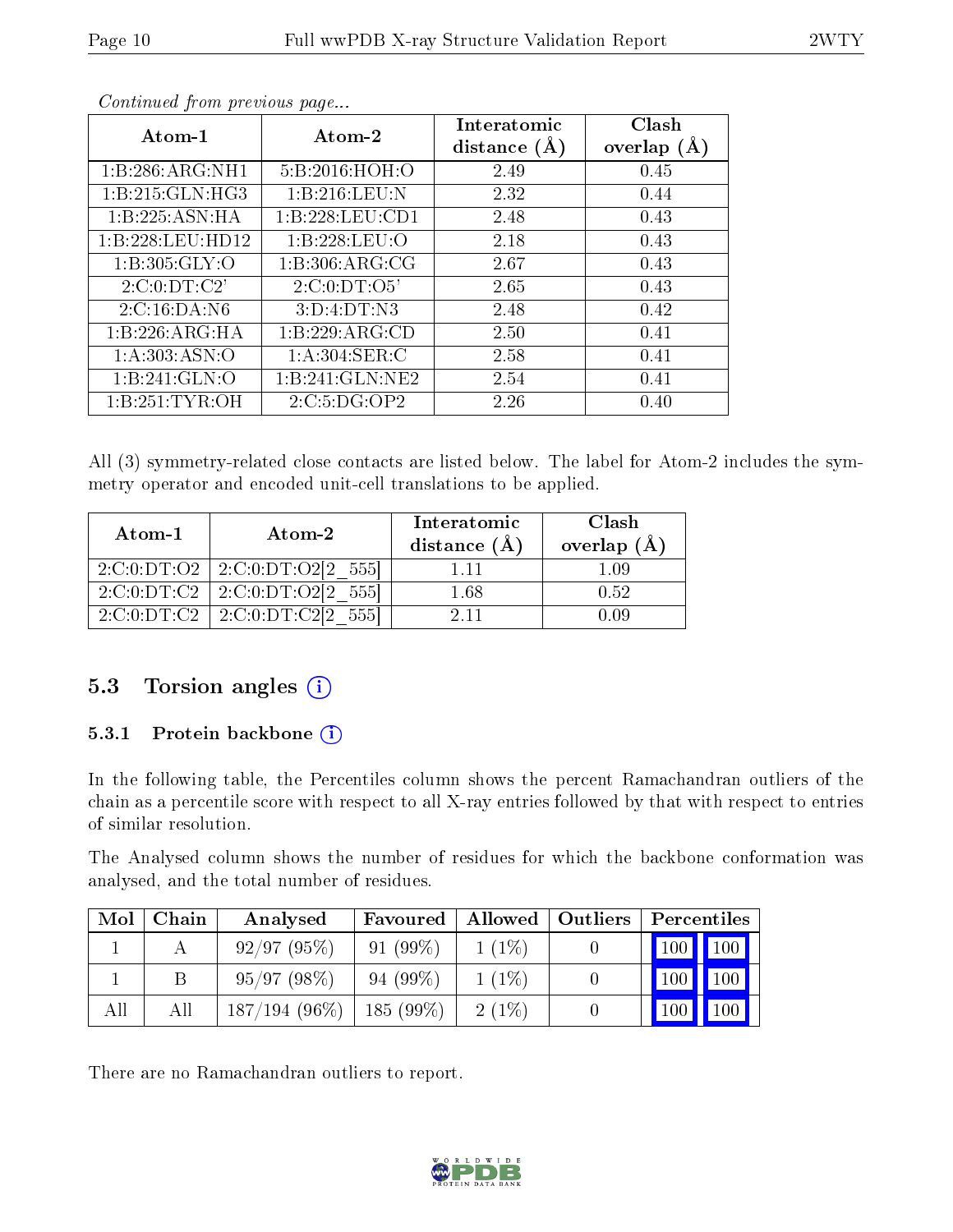#### 5.3.2 Protein sidechains  $(i)$

In the following table, the Percentiles column shows the percent sidechain outliers of the chain as a percentile score with respect to all X-ray entries followed by that with respect to entries of similar resolution.

The Analysed column shows the number of residues for which the sidechain conformation was analysed, and the total number of residues.

| Mol | Chain | Analysed        | Rotameric    | $\mid$ Outliers | Percentiles           |
|-----|-------|-----------------|--------------|-----------------|-----------------------|
|     |       | 84/90(93%)      | $81(96\%)$   | $3(4\%)$        | 69<br>35              |
|     |       | 89/90(99%)      | 86 (97%)     | $3(3\%)$        | 71<br>37 <sup>1</sup> |
| All | All   | $173/180(96\%)$ | 167 $(96\%)$ | 6 $(4%)$        | $\overline{70}$<br>36 |

All (6) residues with a non-rotameric sidechain are listed below:

| Mol | Chain | Res | Type       |
|-----|-------|-----|------------|
|     |       | 214 | <b>ASP</b> |
|     |       | 227 | <b>HIS</b> |
|     |       | 231 | <b>PHE</b> |
|     |       | 227 | <b>HIS</b> |
|     |       | 229 | $\rm{ARG}$ |
|     |       | 231 | PHE        |

Some sidechains can be flipped to improve hydrogen bonding and reduce clashes. All (1) such sidechains are listed below:

| Mol | ${\rm Chain \mid Res}$ | Type |
|-----|------------------------|------|
|     |                        |      |

#### 5.3.3 RNA (i)

There are no RNA molecules in this entry.

### 5.4 Non-standard residues in protein, DNA, RNA chains  $(i)$

There are no non-standard protein/DNA/RNA residues in this entry.

### 5.5 Carbohydrates  $(i)$

There are no carbohydrates in this entry.

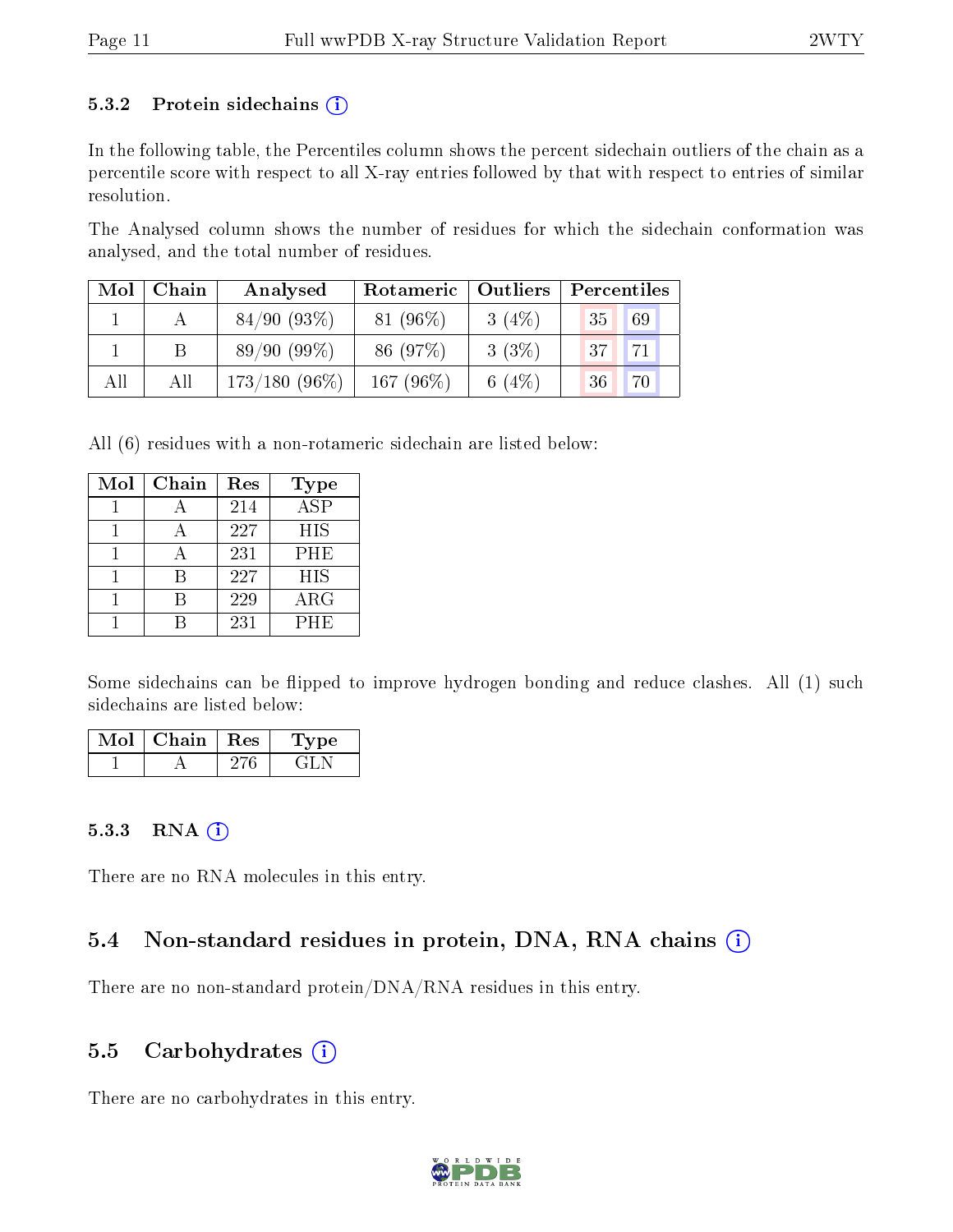### 5.6 Ligand geometry (i)

Of 1 ligands modelled in this entry, 1 is monoatomic - leaving 0 for Mogul analysis.

There are no bond length outliers.

There are no bond angle outliers.

There are no chirality outliers.

There are no torsion outliers.

There are no ring outliers.

No monomer is involved in short contacts.

# 5.7 [O](https://www.wwpdb.org/validation/2017/XrayValidationReportHelp#nonstandard_residues_and_ligands)ther polymers (i)

There are no such residues in this entry.

### 5.8 Polymer linkage issues (i)

There are no chain breaks in this entry.

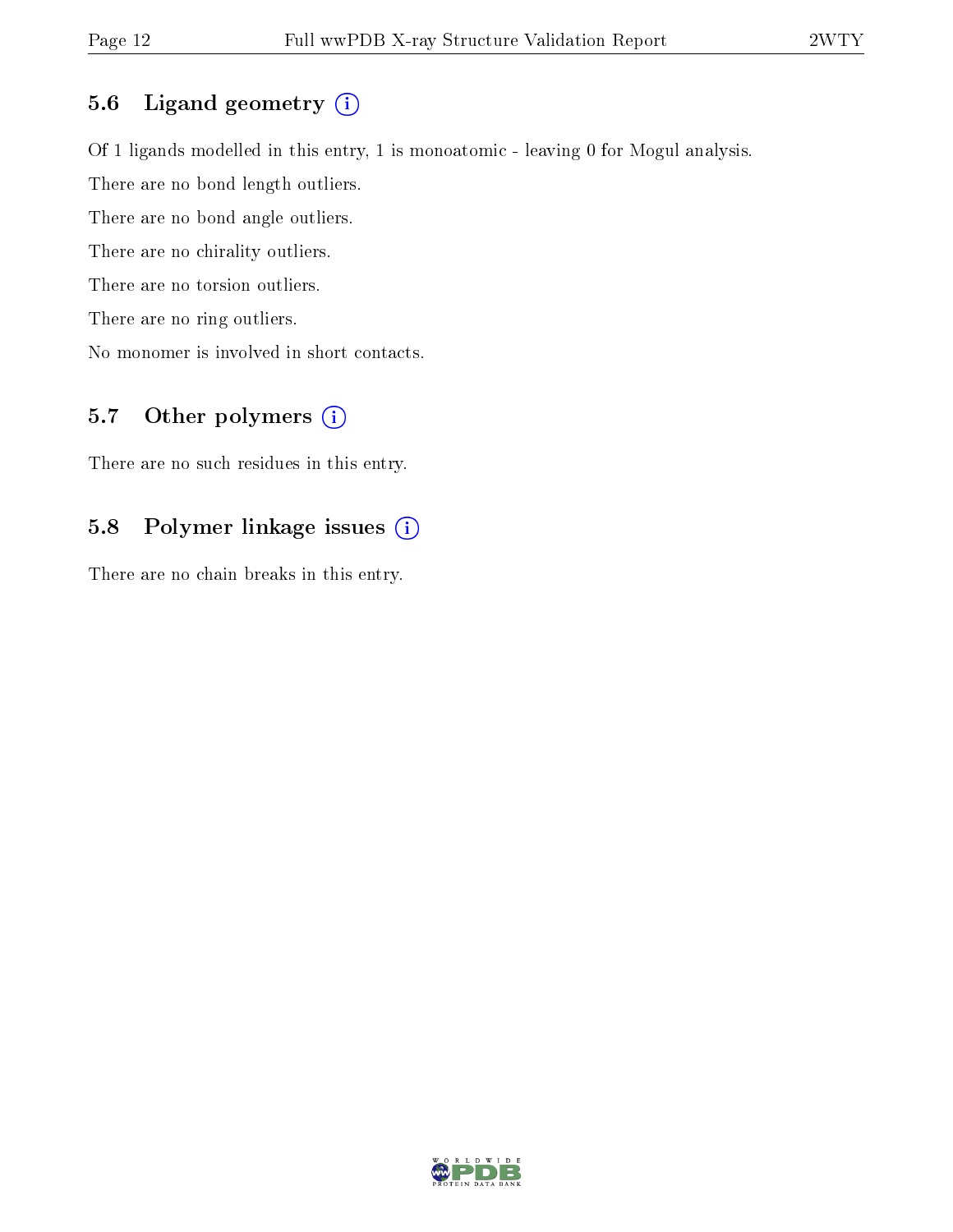# 6 Fit of model and data  $(i)$

# 6.1 Protein, DNA and RNA chains  $(i)$

In the following table, the column labelled  $#RSRZ> 2'$  contains the number (and percentage) of RSRZ outliers, followed by percent RSRZ outliers for the chain as percentile scores relative to all X-ray entries and entries of similar resolution. The OWAB column contains the minimum, median,  $95<sup>th</sup>$  percentile and maximum values of the occupancy-weighted average B-factor per residue. The column labelled ' $Q< 0.9$ ' lists the number of (and percentage) of residues with an average occupancy less than 0.9.

| Mol | Chain   | Analysed        | ${ <\hspace{-1.5pt}{\mathrm{RSRZ}} \hspace{-1.5pt}>}$ | $\rm \#RSRZ{>}2$                 | $OWAB(A^2)$    | Q <sub>0.9</sub> |
|-----|---------|-----------------|-------------------------------------------------------|----------------------------------|----------------|------------------|
|     |         | 94/97(96%)      | $-0.03$                                               | $3(3\%)$ 47<br>43                | 20, 28, 76, 88 |                  |
|     | B       | $97/97(100\%)$  | $-0.18$                                               | $3(3\%)$<br>49<br>44             | 18, 31, 67, 74 |                  |
| 2   | $\rm C$ | $20/20$ (100%)  | $-0.18$                                               | $(5\%)$ .<br><sup>28</sup><br>25 | 17, 30, 56, 94 |                  |
| 3   | D       | 19/20(95%)      | $-0.41$                                               | $100 \mid$<br>$0$   100          | 20, 22, 58, 63 |                  |
| All | All     | $230/234(98\%)$ | $-0.14$                                               | 7(3%)<br>50<br>45                | 17, 29, 73, 94 |                  |

All (7) RSRZ outliers are listed below:

| Mol | Chain | Res | Type       | <b>RSRZ</b> |
|-----|-------|-----|------------|-------------|
|     |       | 212 | <b>SER</b> | 4.0         |
|     |       | 226 | $\rm{ARG}$ | 3.0         |
|     |       | 210 | <b>MET</b> | 2.8         |
| 1   | R     | 211 | PHE        | 2.6         |
| 2   | C     |     | DT         | 2.5         |
|     |       | 304 | <b>SER</b> | 2.1         |
|     |       | 305 | <b>GLY</b> | 2.1         |

## 6.2 Non-standard residues in protein, DNA, RNA chains  $(i)$

There are no non-standard protein/DNA/RNA residues in this entry.

## 6.3 Carbohydrates  $(i)$

There are no carbohydrates in this entry.